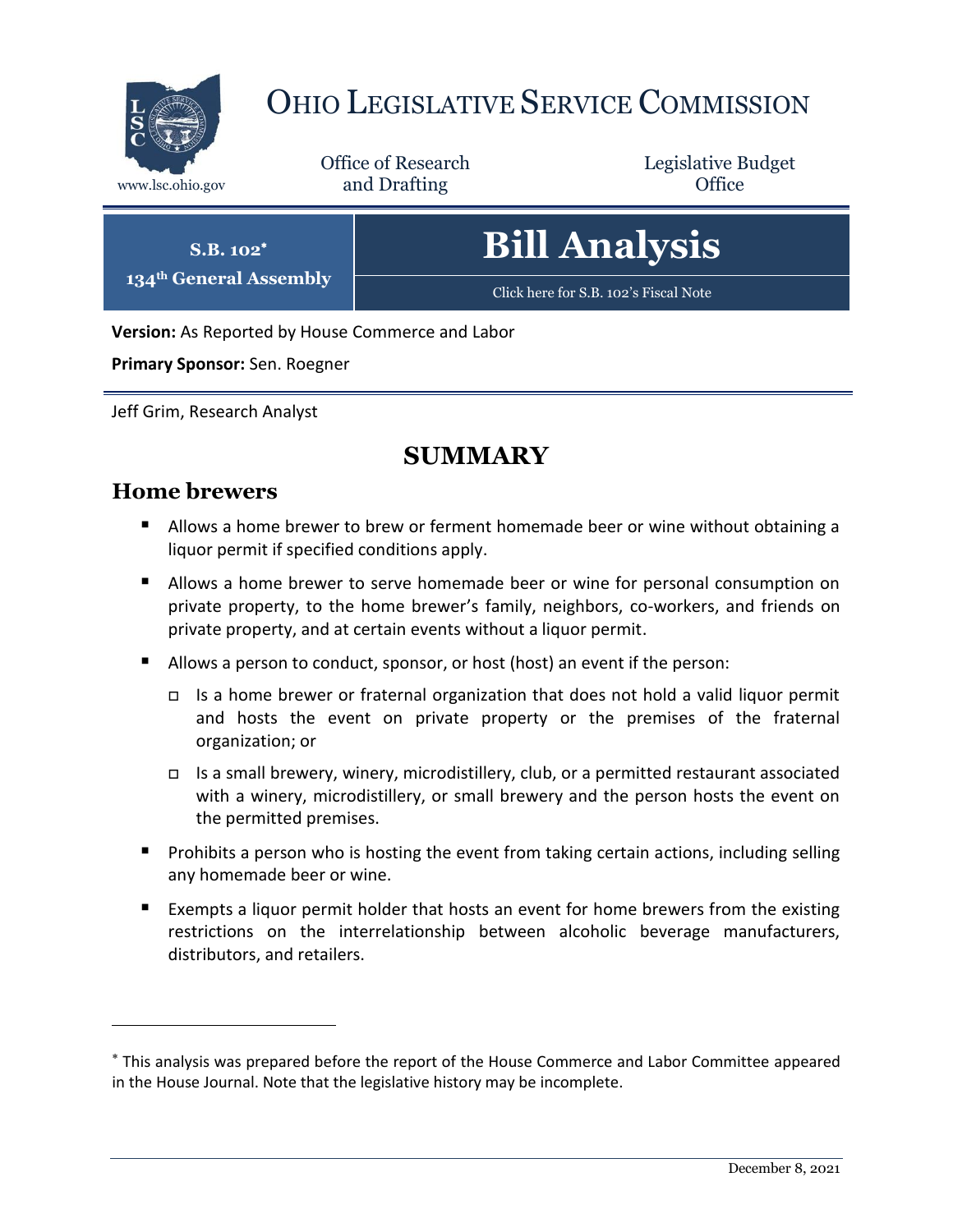Exempts a person with an opened container of homemade beer or wine that is served on private property, at a fraternal organization, or at a small brewery, winery, microdistillery, club, or a permitted restaurant associated with a winery, microdistillery, or small brewery from the Open Container Law.

### **Sales of alcohol on Sunday**

- Authorizes a retail liquor permit holder or a liquor agency store to sell beer or intoxicating liquor on Sunday during the same hours that the permit holder or agency contract holder may sell those products on Monday through Saturday.
- **States that Sunday sales under an F class permit are not affected by whether Sunday** sales are authorized for other liquor permit holders in the precinct, provided that the F class permit is issued for other days of the week in addition to Sunday.
- For a Sunday sales question that is the sole local option question on a ballot for a particular location or in part or all of a precinct, requires 50 people to sign the petition, rather than 35% of the people who voted in the last gubernatorial election as provided in current law.

### **Special elections for local option**

 Allows a local option election on the sale of beer and intoxicating liquor to be held at a special election on a day on which a primary election may be held, even if no primary election is held that day.

### **Outdoor refreshment areas (DORAs)**

- Divides outdoor refreshment areas (DORAs) into two population categories (municipal corporations and townships [local communities] with a population of 50,000 or less and those with more than 50,000) instead of three as in current law (35,000 or less; 35,001 to 50,000; and above 50,000).
- Increases the allowable acreage of a DORA by specified amounts.
- Increases the number of DORAs allowed in a local community.
- Reduces the number of qualified permit holders that must be included in a DORA created in a local community with a population of 50,000 or less from four to two.

### **Age of alcohol servers**

 Allows a person who is 18, rather than 19 as in current law, to handle beer and intoxicating liquor in open containers in the capacity of a waiter or waitress in a hotel, bar, or restaurant.

### **Cider growlers**

 Allows a D-2, D-5, or D-5a-p liquor permit holder to sell cider in growlers for on- or offpremises consumption.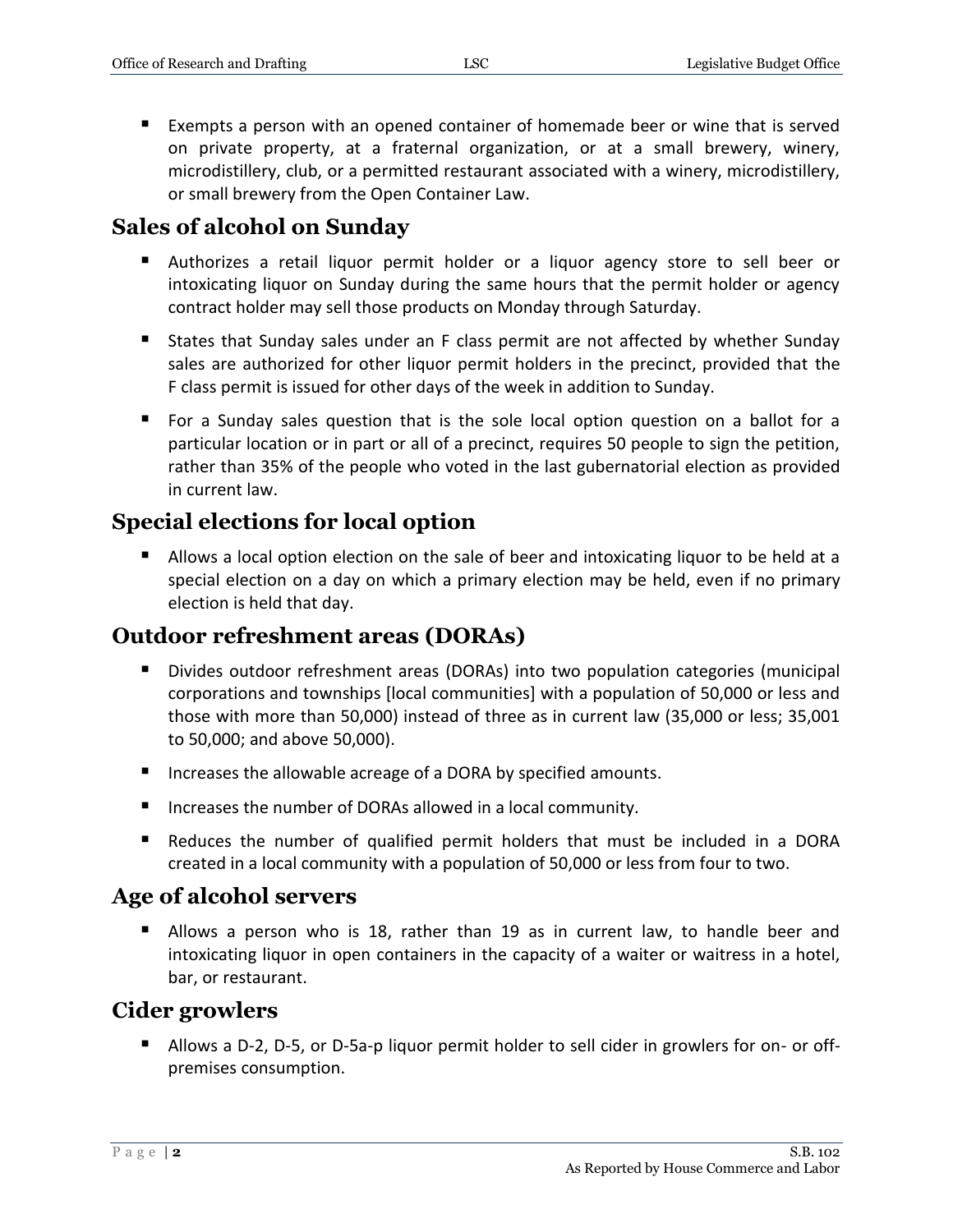### **Use of social media for advertising**

- Allows a distributor, manufacturer, trade marketing professional, solicitor, or broker of alcoholic beverages to use free services provided by social media to advertise an onpremises brand promotion or a product location communication.
- **Prohibits a distributor, manufacturer, trade marketing professional, solicitor, or broker** from using free services provided by social media to advertise to persons under 21.

### **Charitable organization fundraising prizes**

- Allows a political organization or  $501(c)(3)$  charitable organization to give away beer or intoxicating liquor, without a permit, as a prize in a raffle or silent auction or as a door prize (fundraiser).
- **E** Requires beer or intoxicating liquor used in the fundraiser to be purchased from a person issued an Ohio liquor permit or from an Ohio-based agency store.
- Requires a donor of spirituous liquor to a political or charitable organization for purposes of a fundraiser to submit receipts to the organization showing that the donor purchased the spirituous liquor from an Ohio-based agency store.

### **Use of gift card for alcohol purchases**

**Eliminates a provision of law that prohibits using more than 30% of a food and beverage** gift certificate (e.g., a restaurant gift card) for the purchase of beer or intoxicating liquor for on-premises consumption.

### **Expansion of sales area of liquor permit premises**

- Extends a provision set to expire on December 31, 2022, to December 31, 2023, that allows a qualified permit holder to expand the area in which it may sell alcoholic beverages under certain circumstances.
- Modifies specified aspects of that provision, including removing A-3a liquor permit holders (microdistilleries) from eligibility to expand outdoor areas and requiring all alcoholic beverages sold in an expanded outdoor area to be delivered by the qualified permit holder or their employees.

### **D-5 liquor permit hours of alcohol sales**

- Codifies the authorized hours of alcohol sales for certain types of D-5 liquor permits by stating that a bar or restaurant may sell beer and intoxicating liquor from 5:30 a.m. to 2:30 a.m. the following day, but not between 2:30 a.m. and 5:30 a.m. on any day.
- Extends the authorized hours of alcohol sales for a D-5h (sales of beer and intoxicating liquor for on-premises consumption at an art museum or center or community) and D-5k (sales of beer and intoxicating liquor for on-premises consumption at specified botanical gardens) from 1:00 a.m. to 2:30 a.m.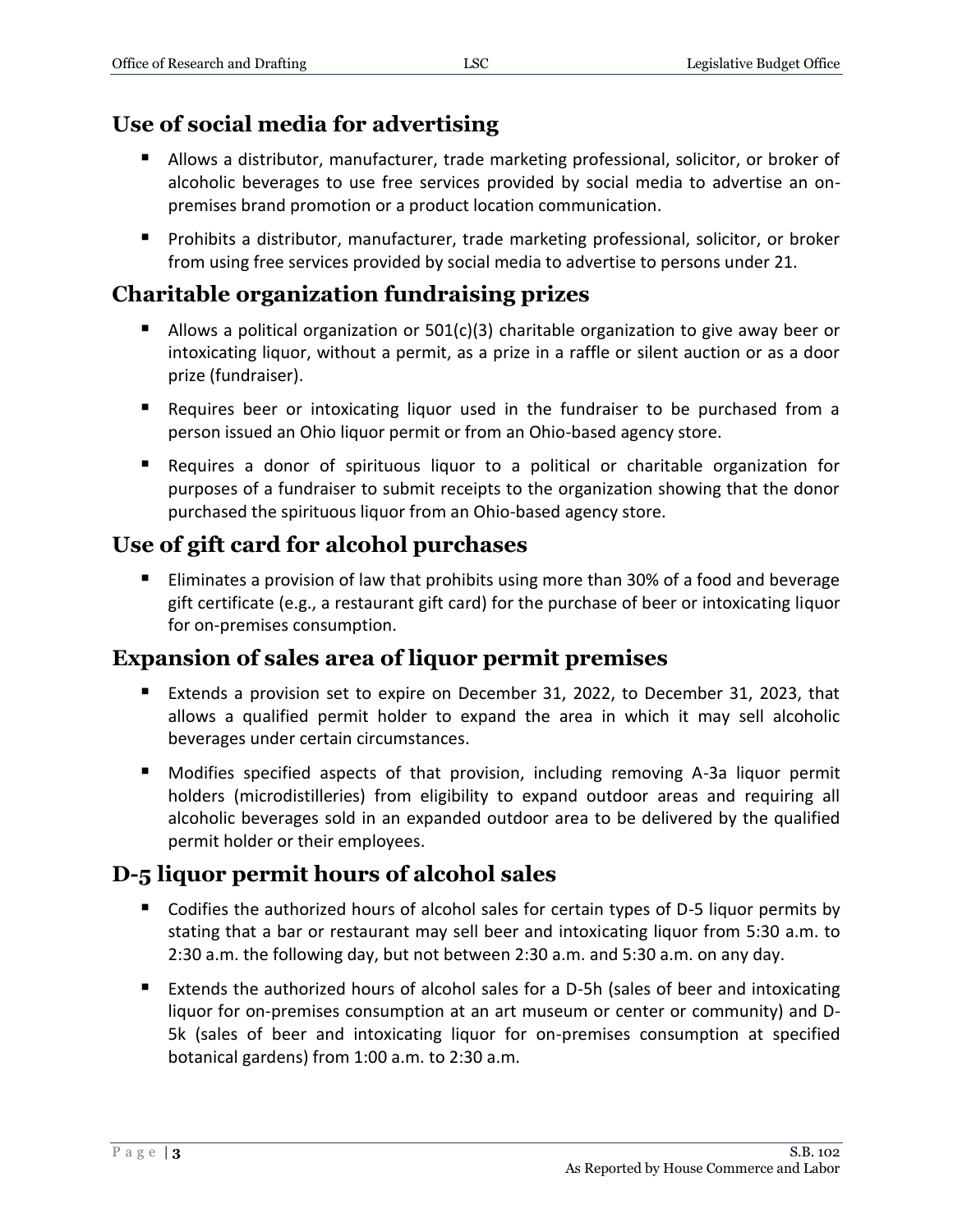### **F-10 liquor permit**

- Corrects a drafting error in the F-10 liquor permit (temporary permit to allow wineries to sell wine at a farmers market) by eliminating the authorization for large out-of-state wineries to sell at a farmers market.
- Allows farm wineries to sell their wine at a farmers market.

# **TABLE OF CONTENTS**

# **DETAILED ANALYSIS**

#### <span id="page-3-0"></span>**Home brewers**

#### <span id="page-3-1"></span>**Manufacturing**

The bill allows a home brewer to brew beer or ferment wine without obtaining a liquor permit, which is generally required for alcoholic beverage manufacturers, if all of the following apply:

1. The home brewer does not sell the homemade beer or wine for commercial purposes;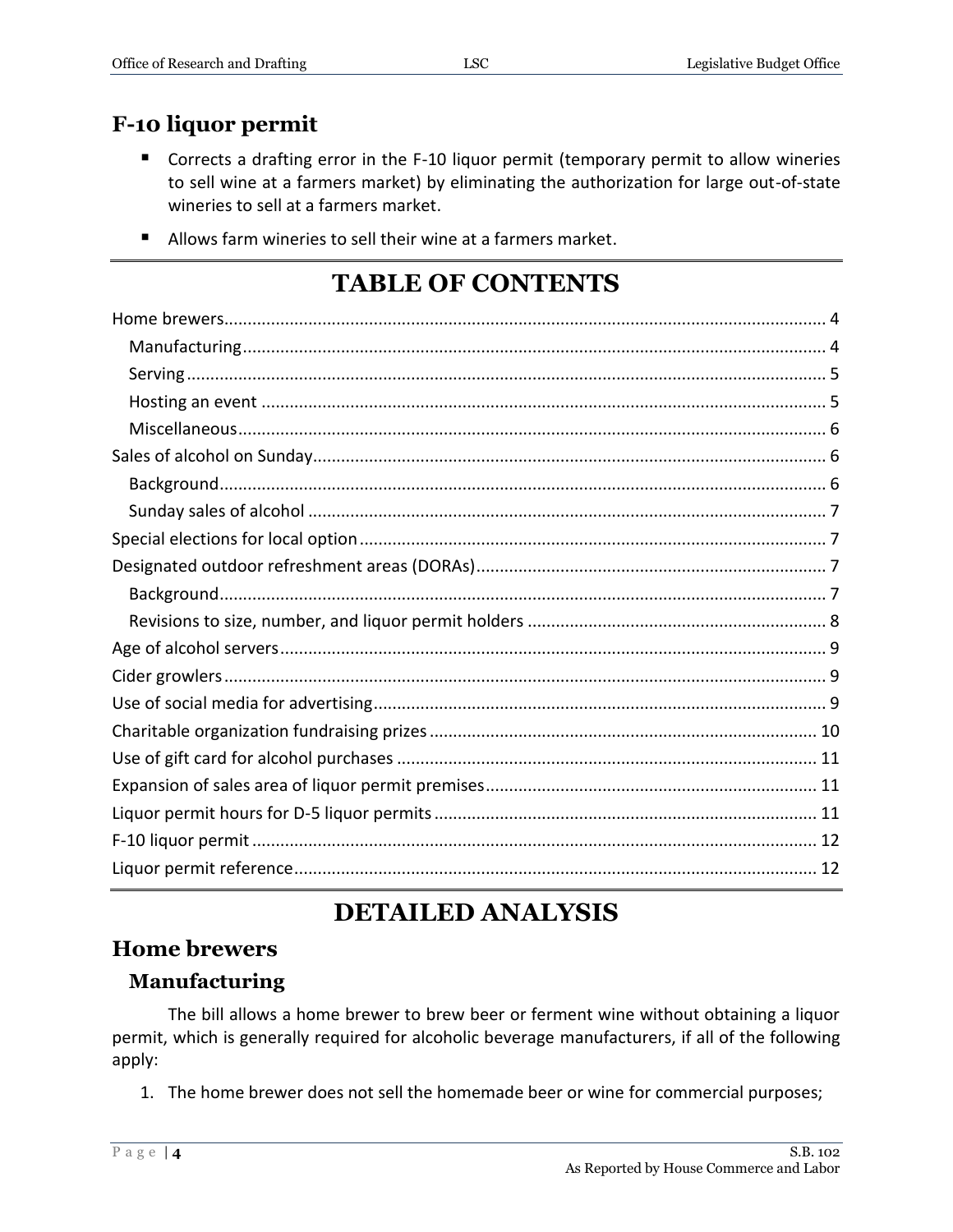- 2. The home brewer does not receive compensation for participating in any event (which is a demonstration or competition that is not open to the public) at which tasting samples of homemade beer or wine (2 oz. or less) are served, other than a prize that is cash or a cash equivalent awarded at the event or a free or discounted admission;
- 3. The home brewer annually brews or ferments homemade beer or wine in either of the following amounts:
	- a. Up to 100 gallons if the home brewer's household has only one person who is 21 or older; or
	- b. Up to 200 gallons if the home brewer's household has two or more persons who are 21 or older. $1$

#### <span id="page-4-0"></span>**Serving**

The bill also allows a home brewer to serve homemade beer or wine the home brewer brews or ferments without a liquor permit as follows:

- 1. For personal consumption on private property or to the home brewer's family, neighbors, co-workers, and friends on private property; and
- 2. At an event, if the event is held on private property, the premises of a fraternal organization, or the premises of a small brewery, winery, microdistillery, club, or a permitted restaurant associated with a winery, microdistillery, or small brewery. (A fraternal organization is a society, order, or association within Ohio, except a college or high school fraternity, that is a nonprofit, a chapter of a national or state organization, and exists exclusively for the common business or sodality of its members.)<sup>2</sup>

#### <span id="page-4-1"></span>**Hosting an event**

A person may conduct, sponsor, or host (host) an event if the person:

- 1. Is a home brewer or fraternal organization that does not hold a valid liquor permit and hosts the event on private property or the premises of a fraternal organization; or
- 2. Is a permitted small brewery, winery, microdistillery, club, or a permitted restaurant associated with a winery, microdistillery, or small brewery and the person hosts the event on the permitted premises. The permit holder must suspend its permit privileges in the portion of the permit premises where the event is to occur and for the duration of the event. The permit holder must provide notice to the Division of Liquor Control and the Department of Public Safety's Investigative Unit within ten days prior to the date of the event.

When hosting the event, the person is prohibited from doing any of the following:

 $1$  R.C. 4301.201(A)(1), (A)(3) to (6), and (B).

 $2$  R.C. 4301.201(A)(2) and (C). A small brewery, winery, microdistillery, or club is issued an A-1c, A-2, A-2f, or D-4 liquor permit (see "**Liquor permit reference**," below).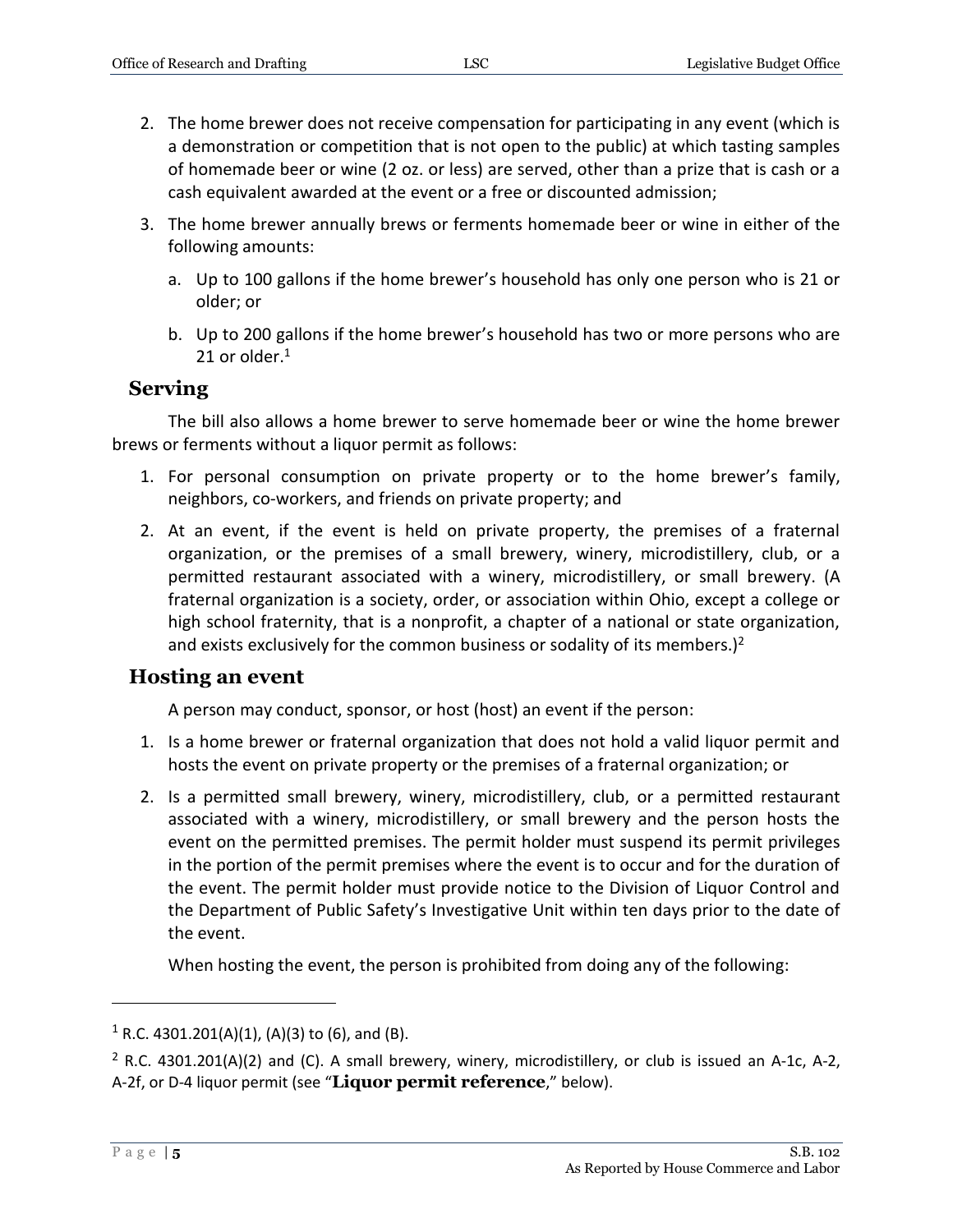- 1. Selling any homemade beer or wine;
- 2. Unless the person is the home brewer of the homemade beer or wine, acquiring an ownership interest in any homemade beer or wine served at the event;
- 3. Charging a fee for the consumption of the homemade beer or wine at the event. However, if an event is hosted by a home brewers club or group, the club or group may charge a registration fee to a member of the club or group to attend the event.
- 4. If the person is a liquor permit holder and hosts the event on the permit holder's permitted premises, fail to store the homemade beer or wine on the premises so that it is clearly identified and kept separate from any beer or intoxicating liquor that is intended for sale by the permit holder under the authority of the holder's permit.<sup>3</sup>

#### <span id="page-5-0"></span>**Miscellaneous**

The bill exempts a liquor permit holder that hosts an event for home brewers from the existing restrictions on the interrelationship between alcoholic beverage manufacturers, distributors, and retailers. It also exempts a person with an opened container of homemade beer or wine that is served on private property, at a fraternal organization, or at a craft brewery, winery, microdistillery, club, or a permitted restaurant associated with a winery, microdistillery, or small brewery from the Open Container Law.<sup>4</sup> Finally, a home brewer or the home brewer's designated representative may transport homemade beer or wine brewed or fermented by the home brewer without an H liquor permit (see below).<sup>5</sup>

#### <span id="page-5-1"></span>**Sales of alcohol on Sunday**

#### <span id="page-5-2"></span>**Background**

Generally, a retail liquor permit holder<sup>6</sup> or an agency store (a store under contract to sell spirituous liquor on behalf of the state) only may sell beer and intoxicating liquor for on- or offpremises consumption on Sunday if:

- 1. The permit holder is authorized to do so by a local option election; and
- 2. For sales of wine, mixed beverages, or spirituous liquor, the permit holder is issued a D-6 liquor permit.

The D-6 liquor permit allows a retail liquor permit holder to sell wine, mixed beverages, or spirituous liquor (as allowed by the permit holder's permit) on Sunday between 10:00 a.m. or 11:00 a.m. and midnight, depending on which hours are approved by the voters in the relevant local option election. The D-6 permit is not required for the sale of beer on Sunday.

 $3$  R.C. 4301.201(E) and (F).

 $4$  R.C. 4301.24(E)(6) and 4301.62(B)(2) and (J).

 $5$  R.C. 4301.201(D).

 $6$  A retail permit holder is an A-1-A, A-2, A-2f, A-3a, A-5, C-2, or class D liquor permit holder, see "**Liquor permit reference**," below.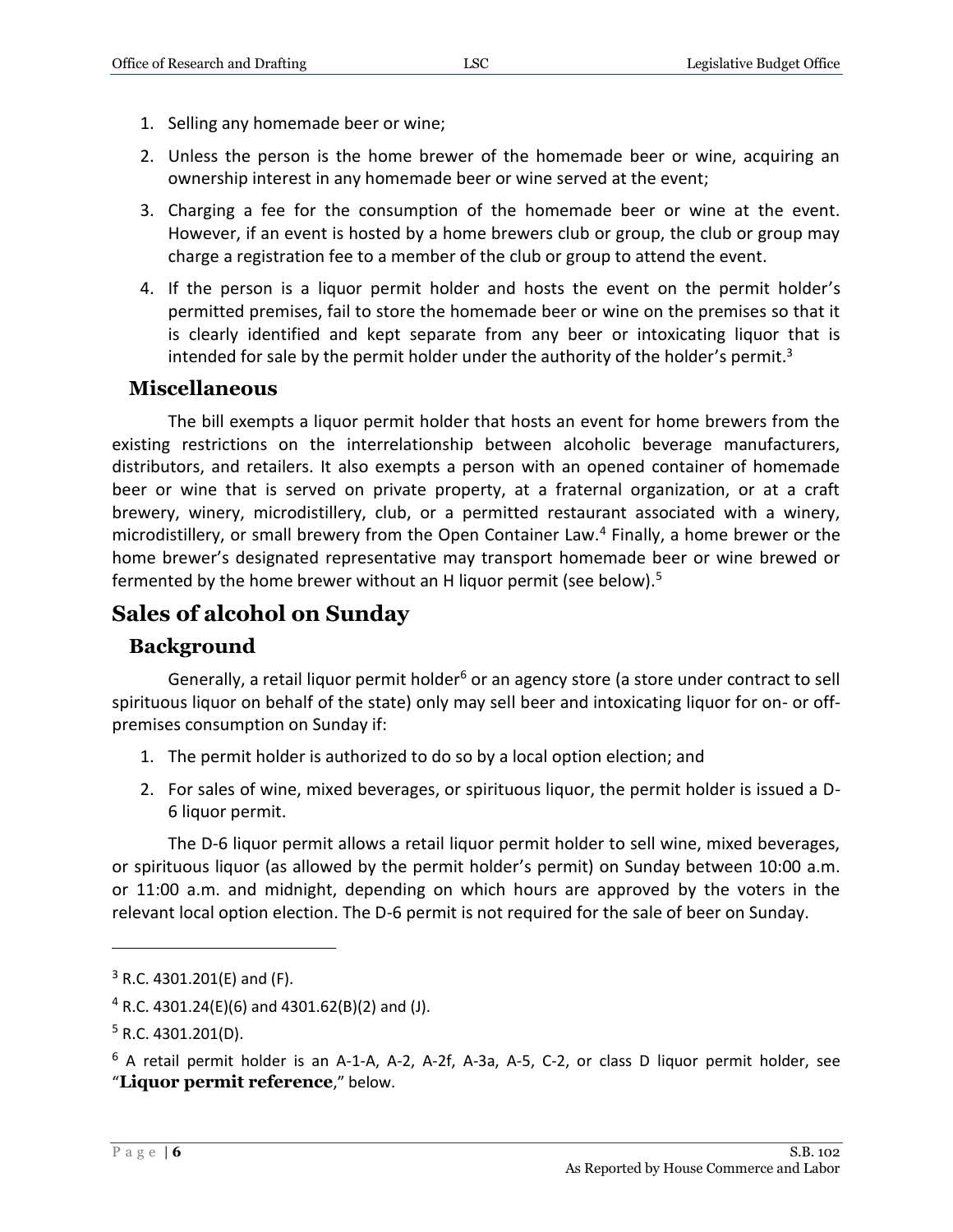On Monday through Saturday, a retail liquor permit holder generally may sell beer and intoxicating liquor between 5:30 a.m. and 1:00 a.m. or 2:30 a.m. the following day, depending on the type of permit. An agency store may sell spirituous liquor during hours specified in the store's contract with the Division of Liquor Control. According to a Division spokesperson, the agency store's hours of sale are authorized generally between 9:00 a.m. and 11:00 p.m. each day.

#### <span id="page-6-0"></span>**Sunday sales of alcohol**

The bill authorizes retail liquor permit holders and agency stores to sell beer, wine, mixed beverages, or spirituous liquor (depending on the permit) on Sunday during the same hours that the permit holder or contract holder may sell those products on Monday through Saturday.<sup>7</sup> The bill also states that Sunday sales under an F class permit are not affected by whether Sunday sales are authorized for other liquor permit holders in the precinct, provided that the F class permit is issued for other days of the week in addition to Sunday. $8$ 

The bill also revises the number of signatures that are needed to place a Sunday sales question described above on the ballot for a particular location or in part or all of a precinct. If the Sunday sales question is not combined with another local option question for a particular location or in part or all of a precinct, the bill requires 50 people to sign a petition to place a question on the ballot. If the Sunday sales question is combined with a question on sales Monday through Saturday for a particular location or in part or all of a precinct, it retains current law that requires 35% of the people who voted in the last gubernatorial election to sign a petition to place a question on the ballot. $9$ 

### <span id="page-6-1"></span>**Special elections for local option**

The bill allows a local option election on the sale of beer and intoxicating liquor to be held at a special election on a day on which a primary election may be held, even if no primary election is held that day. Current law only allows a local option election on a day on which a primary or general election is held.<sup>10</sup>

### <span id="page-6-2"></span>**Designated outdoor refreshment areas (DORAs)**

#### <span id="page-6-3"></span>**Background**

Under current law, a municipal corporation or township (local community) may create an outdoor refreshment area (also known as a DORA). While in a DORA, a person may purchase beer or intoxicating liquor from a designated liquor permit holder and walk around outdoors with that opened container of beer or intoxicating liquor. Thus, the person is exempt

<sup>7</sup> R.C. 4301.172 and 4303.182.

<sup>8</sup> R.C. 4303.191.

<sup>&</sup>lt;sup>9</sup> R.C. 4301.33, 4301.332, and 4301.133.

<sup>10</sup> R.C. 4301.33, 4301.331, 4301.332, 4301.333, 4301.334, and 4301.356.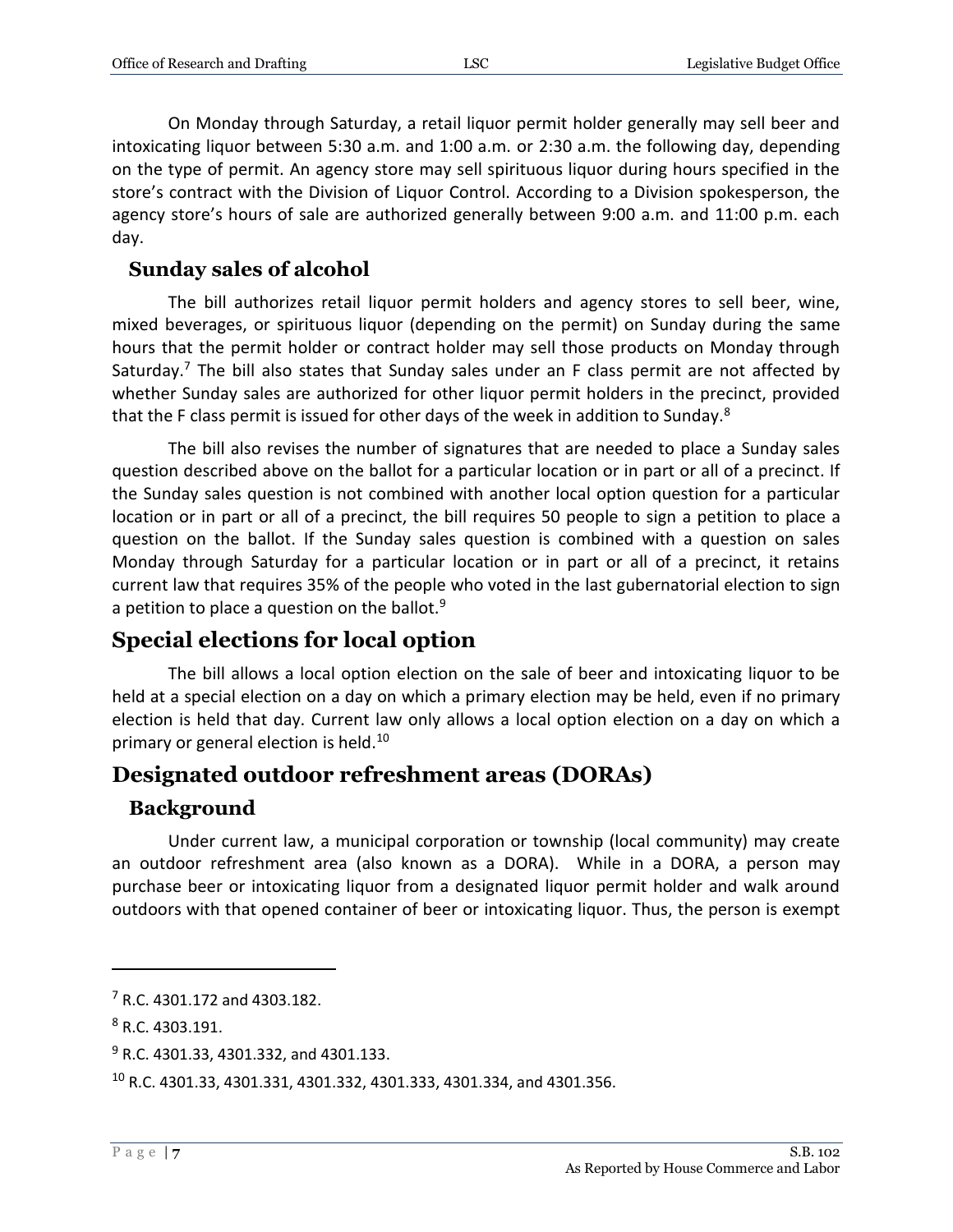from the law governing opened containers, which generally prohibits a person from carrying an opened container of beer or intoxicating liquor in public.

A local community may create a DORA with the approval of its legislative authority. Once the DORA is created, the Division must issue an outdoor refreshment area designation to liquor permit holders in the area that are in compliance with the liquor control laws and the terms of their particular permit. Current law establishes procedures and requirements for the review of the operation of a DORA and the dissolution of a DORA or portion of a DORA.<sup>11</sup>

#### <span id="page-7-0"></span>**Revisions to size, number, and liquor permit holders**

The bill revises the law governing DORAs as follows:

- 1. It divides DORAs into two population categories (local communities with a population of 50,000 or less and those with more than 50,000) instead of three as in current law (35,000 or less; 35,001 to 50,000; and above 50,000);
- 2. It increases the allowable acreage of a DORA to 640 acres for a DORA created in a local community with a population of more than 50,000 and 320 acres for a DORA created in a local community with a population of 50,000 or less. Current law sets the acreage limit at 320 for populations above 35,000 and 150 for populations of 35,000 or less.
- 3. For purposes of the number of DORAs allowed in a local community, does both of the following:
	- a. Increases the number of DORAs allowed in a local community with a population above 50,000 from four to six;
	- b. Increases to three the number of DORAs allowed in a local community with a population of 50,000 or less, rather than two DORAs for local communities with a population of 35,001 to 50,000 and one DORA for local communities with a population of 35,000 or less as in current law.
- 4. Reduces the number of qualified liquor permit holders that must be included in a DORA created in a local community with a population of 50,000 or less from four to two. The bill retains the existing requirement that DORAs in local communities above 50,000 must include four qualified permit holders.<sup>12</sup>

A qualified permit holder is a brewery, winery, bar, or restaurant.<sup>13</sup>

 $11$  R.C. 4301.82.

<sup>12</sup> R.C. 4301.82.

<sup>13</sup> An A-1, A-1-A, A-1c, A-2, A-2f, or D class liquor permit holder – see "**Liquor permit reference**," below.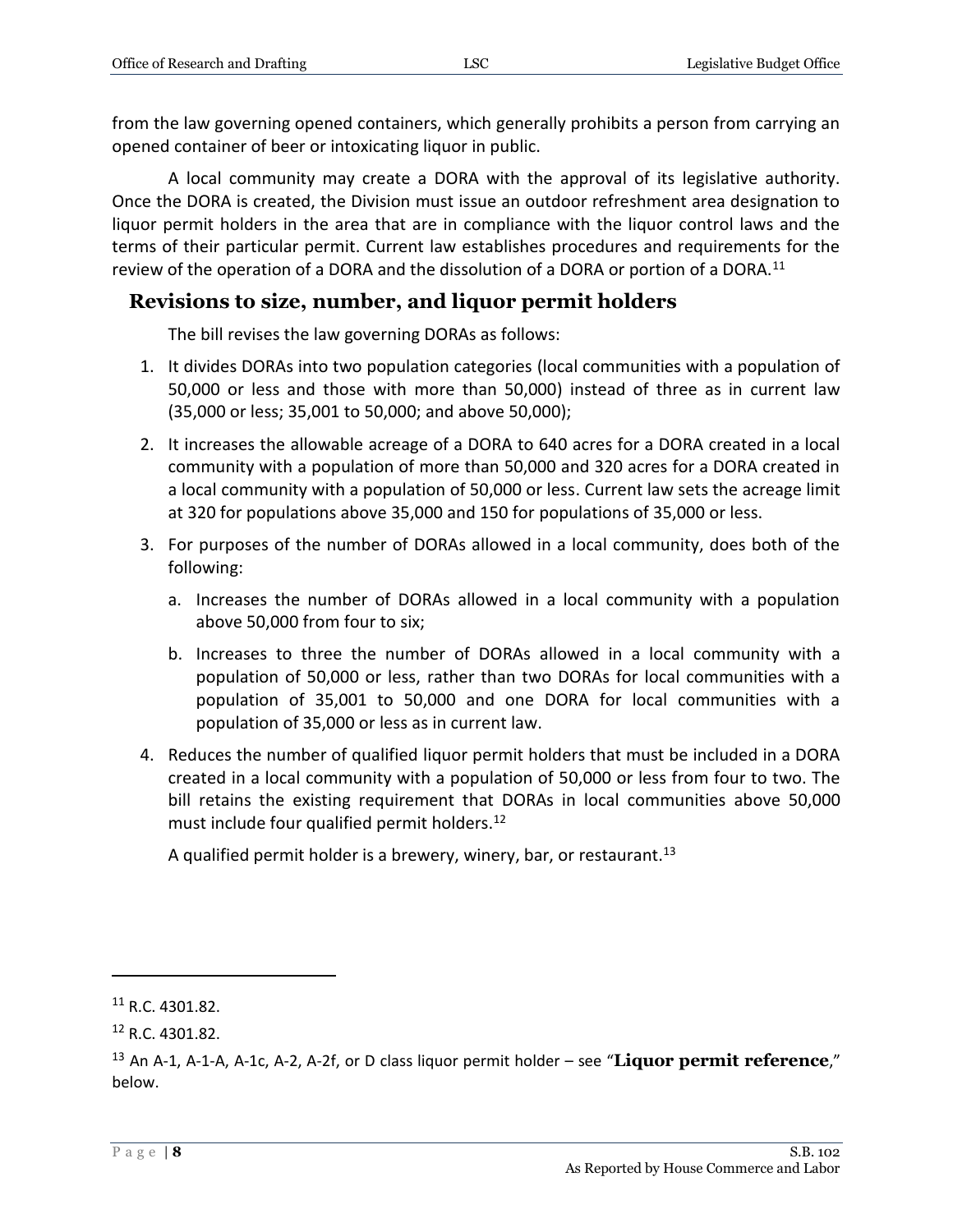### <span id="page-8-0"></span>**Age of alcohol servers**

The bill allows a person who is 18, rather than 19 as in current law, to handle beer and intoxicating liquor in open containers in the capacity of a waiter or waitress in a hotel, bar, or restaurant.<sup>14</sup>

### <span id="page-8-1"></span>**Cider growlers**

The bill allows a bar or restaurant with a D-2, D-5, or D-5a through p liquor permit to sell cider in growlers for on- or off-premises consumption. Current law allows a bar or restaurant with a D-2, D-5, or D-5a through p permit to sell cider in a glass or in a bottle for on-premises consumption or in a sealed container for off-premises consumption.<sup>15</sup>

### <span id="page-8-2"></span>**Use of social media for advertising**

Notwithstanding the existing restrictions on the interrelationship between alcoholic beverage manufacturers, distributors, and retailers, the bill allows a distributor, manufacturer, trade marketing professional, solicitor, or broker (sales person) to use free services provided by social media to advertise any of the following:

- 1. An on-premises brand promotion. An on-premises brand promotion is a promotion of a brand of beer or intoxicating liquor by a sales person of that brand at a retail liquor permit premises.
- 2. Beer, wine, or spirituous liquor tastings sold in accordance with the liquor control laws; and
- 3. A product location communication. A product location communication is a listing or program that allows an individual to determine the availability of a specific brand of beer or intoxicating liquor at retail liquor permit holders or agency stores in a certain geographic area.

The bill also exempts a trade marketing professional, solicitor, or broker that advertises tasting samples on social media from the existing prohibition against that advertisement. However, it prohibits a manufacturer, distributor, trade marketing professional, solicitor, or broker from using free services provided by social media to advertise to persons under 21.

Under the bill, social media is a service, platform, or website where users communicate with one another free of charge and share media such as pictures, videos, music, and blogs. It includes the website of a sales person.<sup>16</sup> Under current law, a broker is a company that solicits sales of alcoholic beverages on behalf of a manufacturer or supplier, but does not take possession of the alcoholic beverages in Ohio, except as provided in the liquor control laws. A solicitor is an individual who solicits liquor permit holders or the Division for sales of alcoholic

<sup>14</sup> R.C. 4301.22(A)(3).

<sup>15</sup> R.C. 4303.03, 4303.031, 4303.14, 4303.18, and 4303.181.

<sup>&</sup>lt;sup>16</sup> R.C. 4301.171(G)(1), 4301.24(A), and 4301.245(A)(2) to (4), (B), and (C).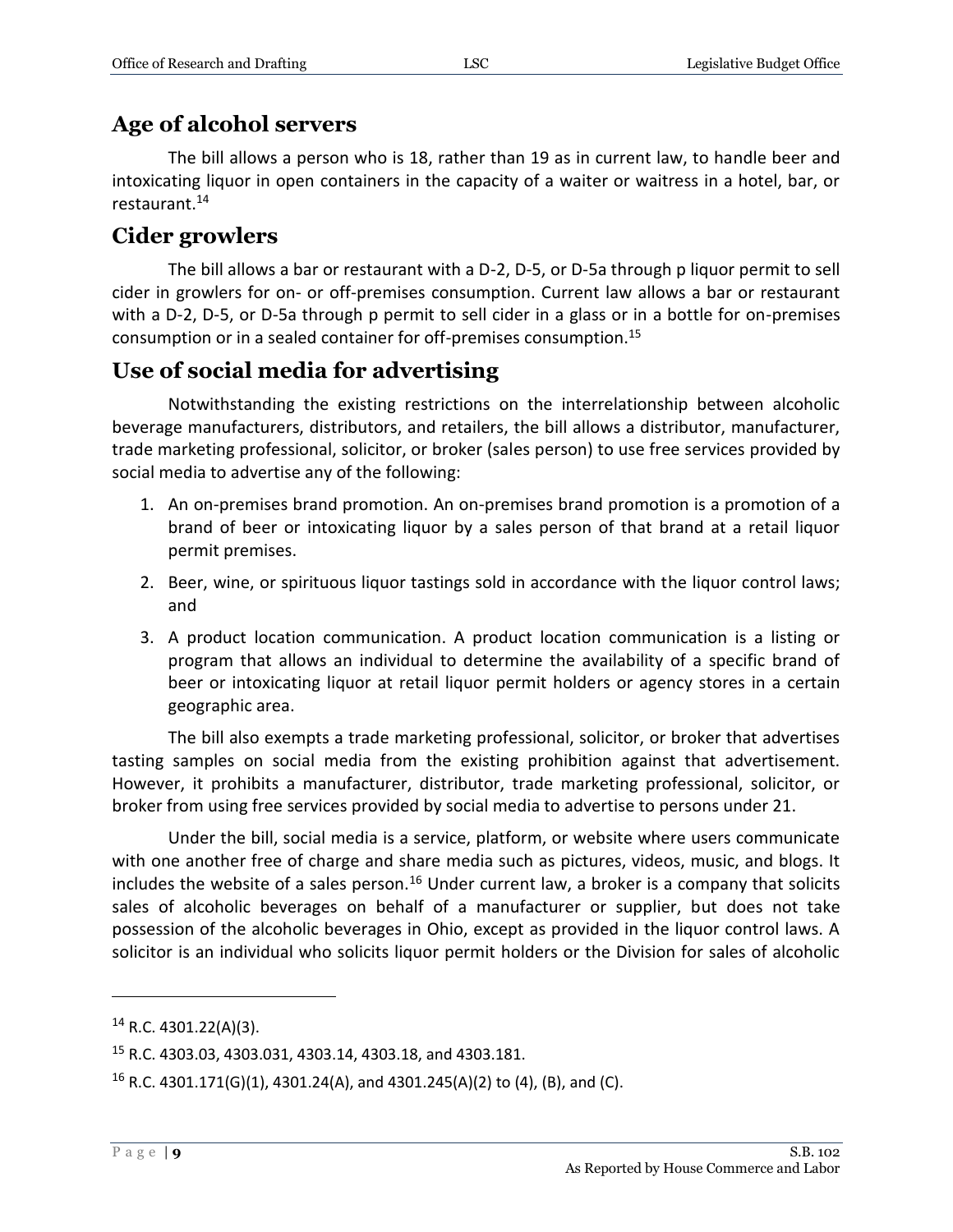beverages on behalf of a manufacturer, supplier, wholesale distributor, or broker, but does not take possession of the alcoholic beverages in Ohio, except as provided in the liquor control laws. $17$ 

A trade marketing professional is an individual who is an employee of, or is under contract with, a trade marketing company and who has successfully completed a training program on the liquor control laws, conflict management, and safety provisions in an emergency.<sup>18</sup>

### <span id="page-9-0"></span>**Charitable organization fundraising prizes**

Current law generally only allows a person to sell (which includes giving away) beer, intoxicating liquor, and ethyl alcohol under the authority of a valid liquor permit issued by the Division. The bill allows a political or charitable organization<sup>19</sup> to give away, without a permit, beer, wine, mixed beverages, or spirituous liquor as a fundraising prize under the following conditions:

- 1. The fundraiser involves a raffle conducted in accordance with the Gambling Law, a silent auction, or an event where a door prize is awarded;
- 2. Any beer, wine, or mixed beverages offered as a prize is purchased from an Ohio-based liquor permit holder;
- 3. Any spirituous liquor offered as a prize is purchased from an Ohio-based agency store;
- 4. Regarding spirituous liquor that is donated to the political or charitable organization for purposes of the fundraiser, the donor cannot be an Ohio-based agency store and must submit receipts to the organization showing that the donor purchased the spirituous liquor from an Ohio-based agency store; and
- <span id="page-9-1"></span>5. The political or charitable organization must submit purchase receipts for spirituous liquor given away via a fundraiser to the Division. The Division must establish procedures for the submission of receipts. 20

P a g e | **10** S.B. 102 As Reported by House Commerce and Labor

<sup>&</sup>lt;sup>17</sup> R.C. 4301.245(A)(1), by reference to Ohio Administrative Code 4301-1-01(B).

<sup>&</sup>lt;sup>18</sup> R.C. 4301.245(A)(5). A trade marketing company is a company that solicits the purchase of beer and intoxicating liquor and educates the public about beer and intoxicating liquor (R.C. 4301.171(A)(3)).

 $19$  A political organization is a political organization defined under section 527 of the Internal Revenue Code (IRC). A charitable organization is an organization described under section 501(c)(3) of the IRC and exempt from federal taxation under section 501(a) of the IRC. R.C. 4301.58. <sup>20</sup> R.C. 4301.58.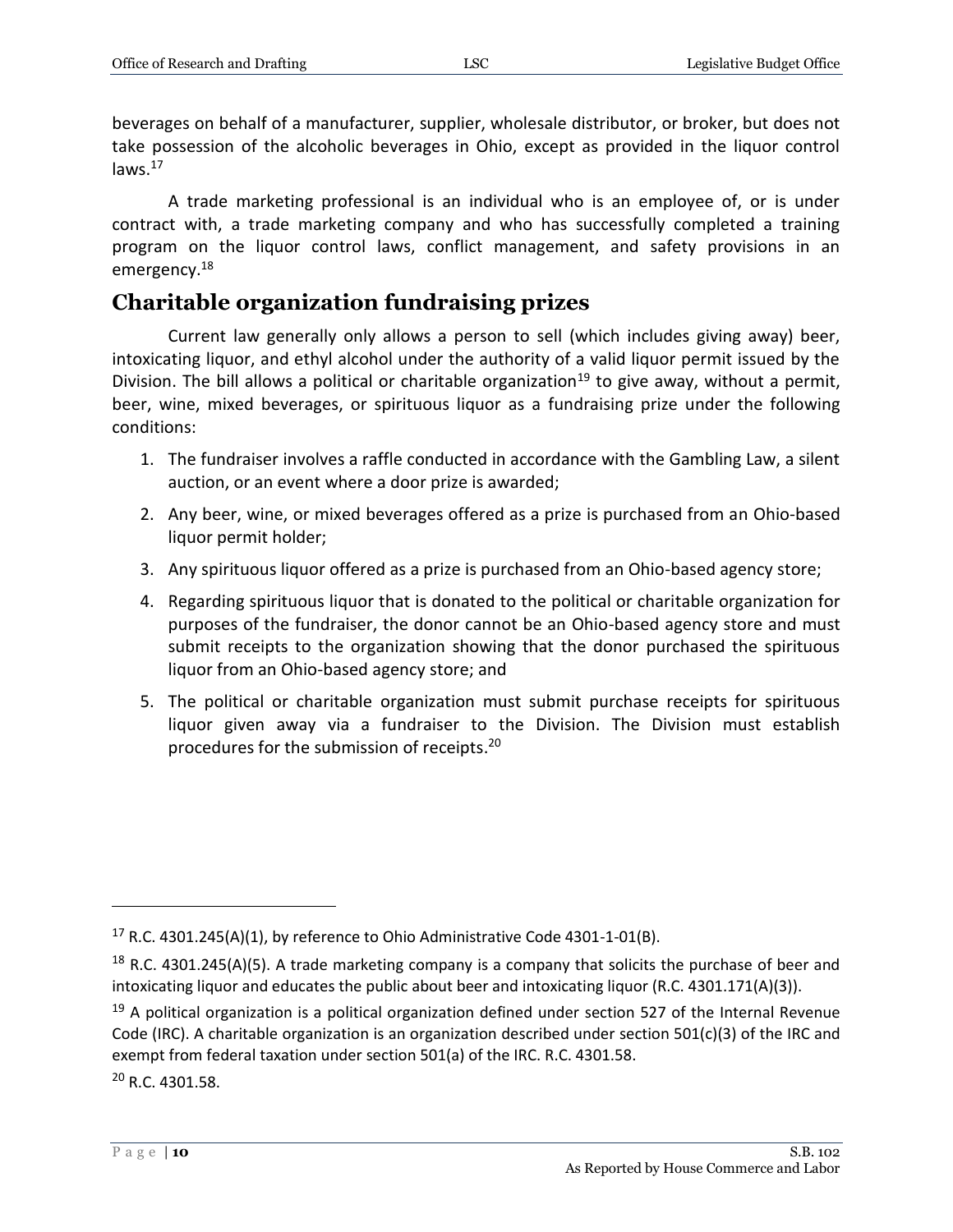### **Use of gift card for alcohol purchases**

The bill eliminates a provision of law that prohibits using more than 30% of a food or beverage gift certificate (e.g., a restaurant gift card) for the purchase of beer or intoxicating liquor for on-premises consumption.<sup>21</sup>

### <span id="page-10-0"></span>**Expansion of sales area of liquor permit premises**

The bill extends a provision in H.B. 669 of the 133<sup>rd</sup> General Assembly set to expire on December 31, 2022, to December 31, 2023. That provision does both of the following:

- 1. Allows a qualified permit holder to expand the area in which it may sell alcoholic beverages by the individual drink for on-premises consumption as follows:
	- a. In any area of the qualified permit holder's property in which sales are not currently authorized and that is outdoors, including the qualified permit holder's parking area;
	- b. In any outdoor area of public property that is immediately adjacent to the qualified permit holder's premises, if the permit holder obtains written consent from the local government that owns the property;
	- c. In any outdoor area of private property that is immediately adjacent to the qualified permit holder's premises, if the permit holder obtains the written consent of the owner of the private property.
- 2. Requires the qualified permit holder to notify the Division of Liquor Control and the Investigative Unit of the Department of Public Safety ten days before the expansion.

In addition, the bill modifies the above provision as follows:

- 1. Requires a qualified permit holder that seeks to extend the use of an expanded outdoor area beyond 2022 and until December 31, 2023, to renew the expanded outdoor area for the additional time period;
- 2. Removes A-3a liquor permit holders (microdistilleries) from eligibility to expand outdoor areas;
- 3. Requires all alcoholic beverages sold in an expanded outdoor area to be delivered by the qualified permit holder or the holder's employees; and
- 4. Clarifies that a qualified permit holder may apply to the Division for permanent expansion of their permit premises in accordance with current law.<sup>22</sup>

### <span id="page-10-1"></span>**Liquor permit hours for D-5 liquor permits**

The bill codifies Division rules that establish the authorized hours that certain types of D-5 liquor permitees (bars, restaurants, and clubs) may sell alcohol. These hours are 5:30 a.m.

<sup>21</sup> R.C. 4301.22(G).

<sup>22</sup> Sections 4 and 5.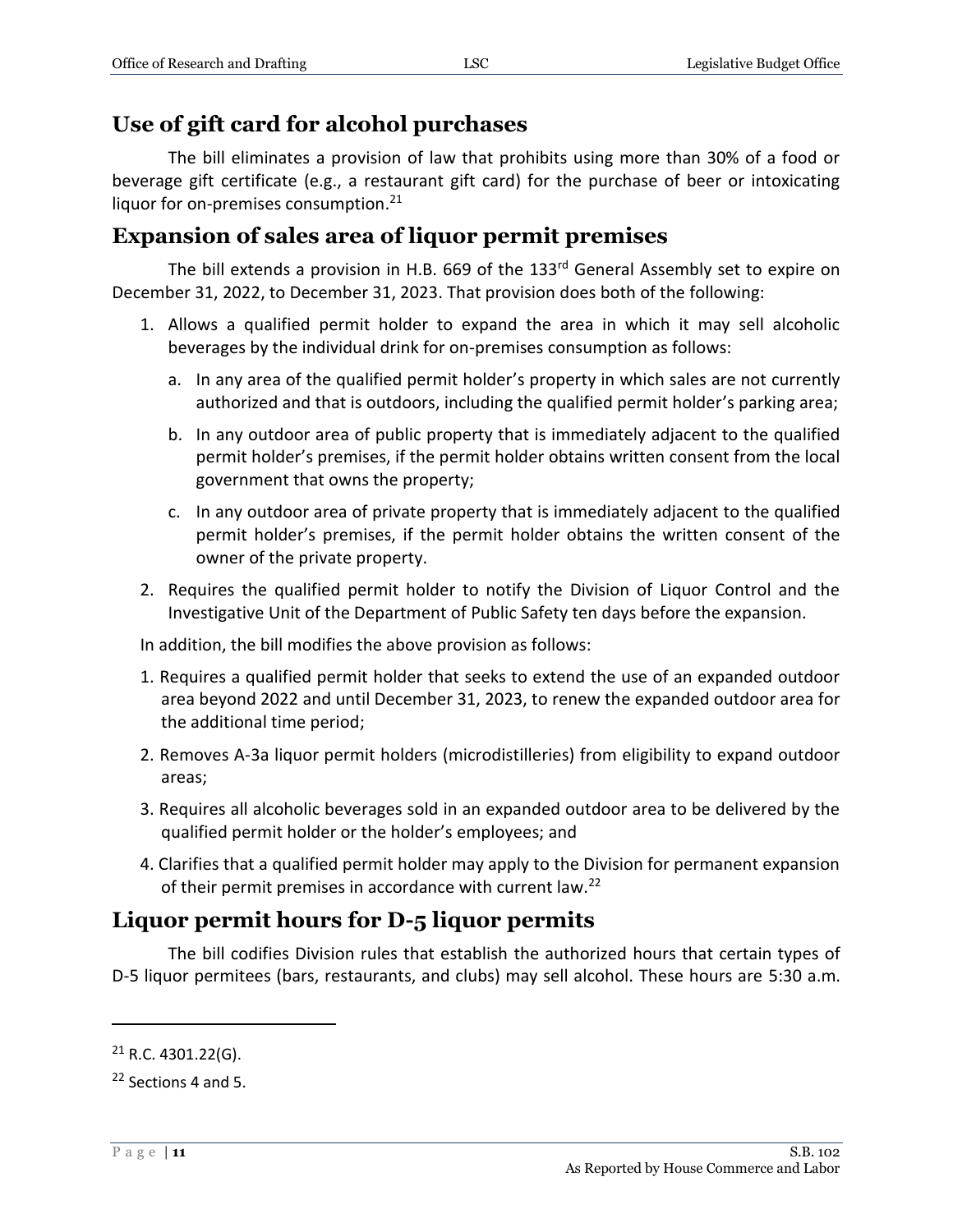to 2:30 a.m. the following day, but not between 2:30 a.m. and 5:30 a.m. on any day. The bill also extends the required closing hours for D-5h and D-5k liquor permitees sales from 1:00 a.m. to 2:30 a.m. (see "Liquor permit reference" below).<sup>23</sup>

### <span id="page-11-0"></span>**F-10 liquor permit**

The bill corrects a drafting error in the F-10 liquor permit (temporary permit to allow wineries to sell wine at a farmers market) by eliminating the authorization for large out-of-state wineries to sell at a farmers market. The F-10 permit was created to allow small wineries (producing less than 250,000 gallons of wine per year), in state and out-of-state, to sell their wine at a farmers market.

The bill also allows small farm wineries to sell their wine at a farmers market. The A-2f liquor permit for a farm winery did not exist when the F-10 permit was created.<sup>24</sup>

#### <span id="page-11-1"></span>**Liquor permit reference**

**Class of liquor permit<sup>25</sup> Authorized activity** A-1 Large brewery may sell its beer for on- or offpremises consumption. A-1c <br>
A-1c <br>
Craft brewery may sell its beer for on- or offpremises consumption. A-1-A Brewery, winery, or distillery may sell beer and any intoxicating liquor by glass or from a container; and a brewery may sell beer for off-premises consumption. A-2 Winery may sell wine to personal consumers for on- or off-premises consumption and to wholesalers. A-2f **Farm winery (same authorized activity as a winery,**  $\blacksquare$ but winery grows grapes and other agricultural products).

Below is a list of permits referenced above, along with a description of the authorized activity under the permit.

<sup>23</sup> R.C. 4303.18 and 4303.181.

<sup>&</sup>lt;sup>24</sup> R.C. 4303.2010.

<sup>25</sup> R.C. 4303.021 to 4303.183 and 4303.20 to 4303.2010.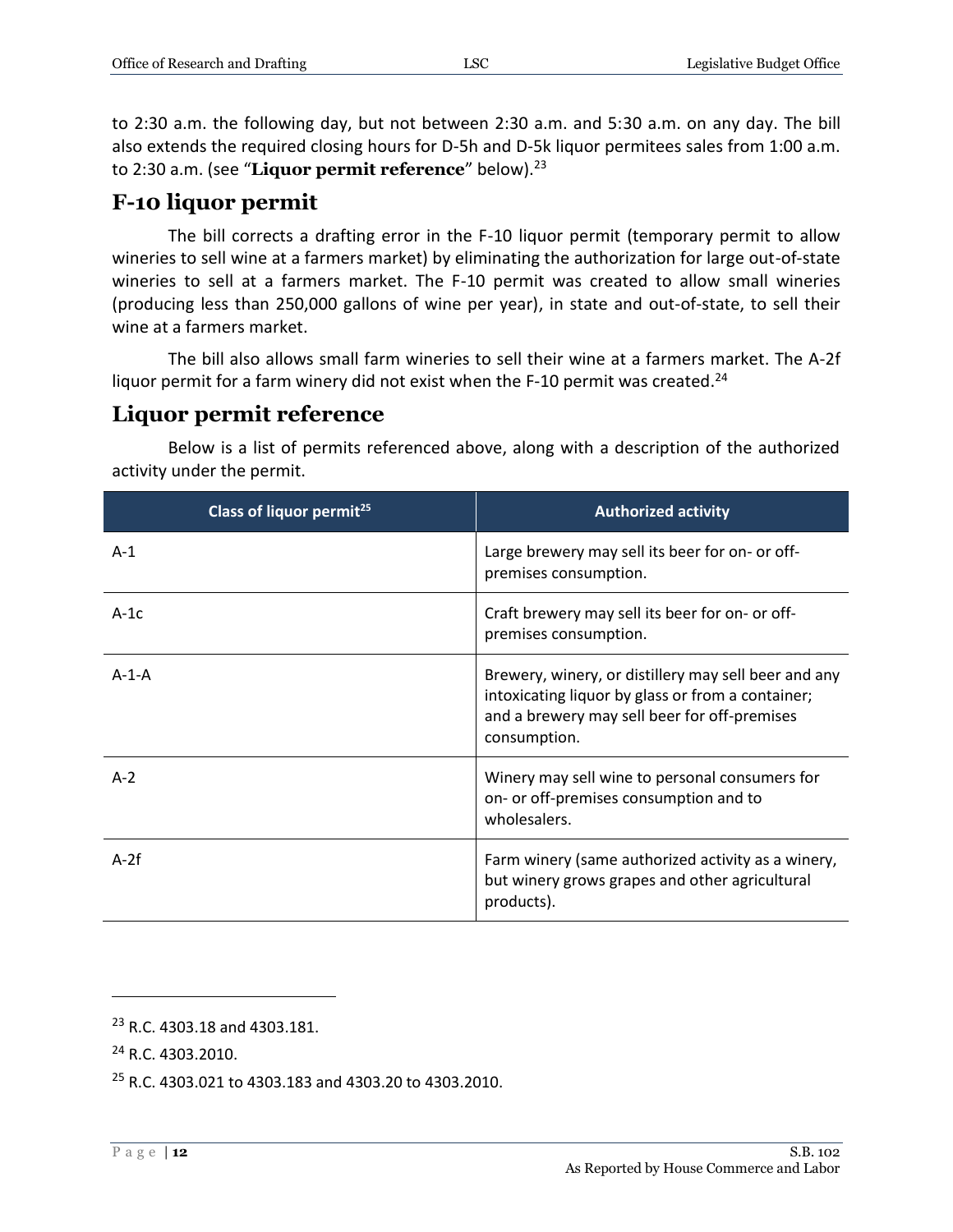| Class of liquor permit <sup>25</sup>   | <b>Authorized activity</b>                                                                                                                                            |
|----------------------------------------|-----------------------------------------------------------------------------------------------------------------------------------------------------------------------|
| $A-3a$                                 | Micro-distillery (less than 100,000 gallons a year)<br>may sell to personal consumers a specified amount<br>of spirituous liquor.                                     |
| $C-1$                                  | Retail carryout store may sell beer for off-premises<br>consumption.                                                                                                  |
| $C-2$                                  | Retail carryout store may sell wine and mixed<br>beverages for off-premises consumption.                                                                              |
| $D-1$                                  | Restaurant or other specified entity may sell beer<br>for on- or off-premises consumption.                                                                            |
| $D-2$                                  | Restaurant or other specified entity may sell wine<br>or certain mixed beverages for on- or off-premises<br>consumption.                                              |
| $D-3$                                  | Restaurant or other specified entity may sell<br>spirituous liquor for on-premises consumption<br>until 1:00 a.m.                                                     |
| $D-3a$                                 | D-3 permit holder may sell until 2:30 a.m.                                                                                                                            |
| $D-4$                                  | Club may sell beer or intoxicating liquor to members<br>only for on-premises consumption, until 1:00 a.m.                                                             |
| $D-4a$                                 | Allows a D-4 permit holder to sell until 2:30 a.m.                                                                                                                    |
| $D-5$                                  | Restaurant or night club may sell beer or<br>intoxicating liquor for on- or off-premises<br>consumption until 2:30 a.m.                                               |
| $D-5h$                                 | Nonprofit that operates an art museum or center<br>or community theater may sell beer and<br>intoxicating liquor for on-premises consumption                          |
| $D-5k$                                 | Certain botanical gardens may sell beer and<br>intoxicating liquor for on-premises consumption                                                                        |
| D-5a to D-5g, D-5i, D-5j, D-5l to D-5o | Various establishments may sell beer or<br>intoxicating liquor for on- or off-premises<br>consumption, depending on the circumstances<br>until 1:00 a.m. or 2:30 a.m. |